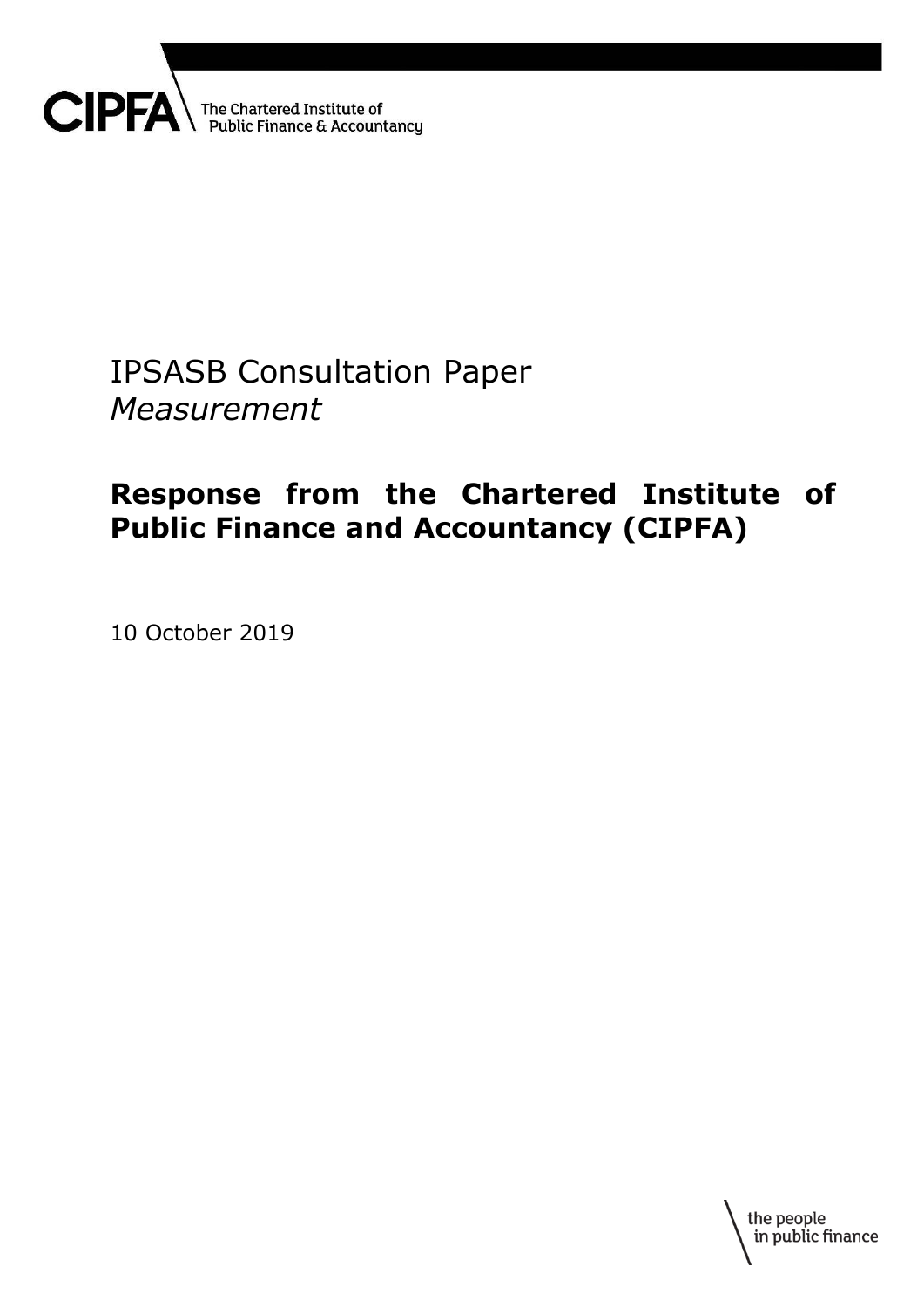**CIPFA, the Chartered Institute of Public Finance and Accountancy**, is the professional body for people in public finance. CIPFA shows the way in public finance globally, standing up for sound public financial management and good governance around the world as the leading commentator on managing and accounting for public money.

Further information about CIPFA can be obtained at [www.cipfa.org](http://www.cipfa.org/)

Any questions arising from this submission should be directed to:

**Don Peebles** Head of CIPFA Policy & Technical UK CIPFA Level 3 Suite D 160 Dundee Street Edinburgh EH11 1DQ Tel: +44 (0)131 221 8653 Email: [don.peebles@cipfa.org](mailto:don.peebles@cipfa.org)

**Steven Cain** Technical Manager CIPFA 77 Mansell Street London E1 8AN

Tel: +44 (0)20 543 5794 Email: [steven.cain@cipfa.org](mailto:steven.cain@cipfa.org)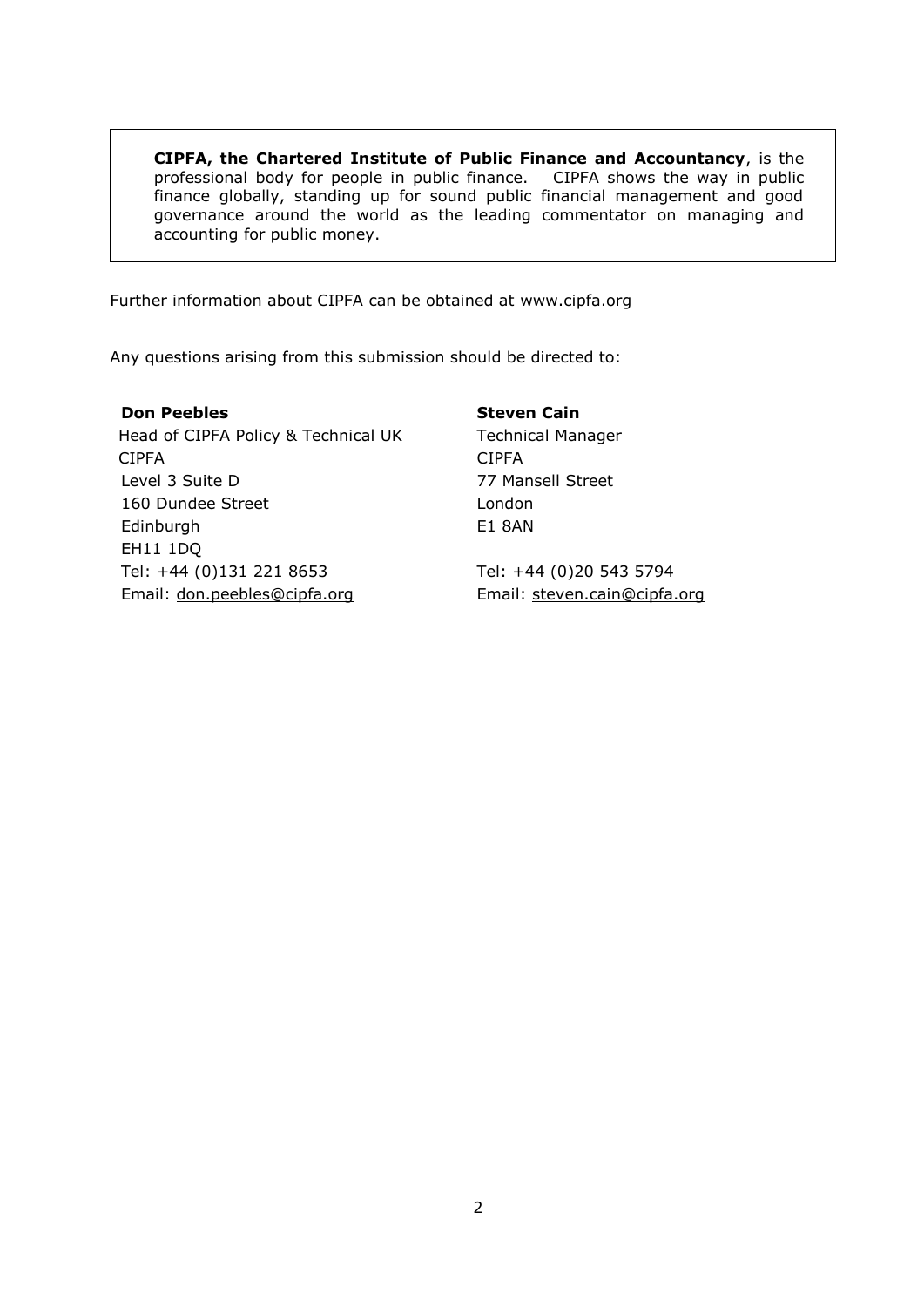Our ref: Responses/ 191010 SC0259

#### **IPSASB Consultation Paper** *Measurement*

CIPFA is pleased to present its comments on this consultation paper which has been reviewed by CIPFA's Accounting and Auditing Standards Panel.

The issue of measurement is a key matter for financial reporting, and CIPFA was conscious that the discussion of this matter in the development of the IPSAS Conceptual Framework left some matters unresolved. In our response to IPSASB Conceptual Framework Exposure Draft Phase 3 - *Measurement of Assets and Liabilities in Financial Statements* we suggested that it would be appropriate to set out more detailed requirements for specific measurement bases in standards.

Since then, the IASB has completed its rationalisation of approaches in IFRS and developed a standard for consistent application of fair value reporting in IFRS 13 *Fair Value Measurement*. Against this more stable backdrop IPSASB is better placed to consider how to provide standards and guidance which best supports the alignment between IFRS and IPSAS, having regard to issues around understandability, and minimising confusion due to overlaps in terminology. The approach proposed in the Consultation Paper is structurally similar to that taken in IFRS through the combination of its conceptual framework, IFRS 13, and standards on specific topics. CIPFA supports this approach.

Responses to the Preliminary Views and Specific Matters for Comment in the Consultation Paper are attached as an Annex.

These relate primarily to the content of a proposed IPSAS *Measurement*. However, in our comments on SMC 1, we reflect on other amendments which the Board will be progressing, including in the Conceptual Framework. We suggest it would be helpful to review the handling of Market Value, and to refer to and explain the concept of Value in Use. In our view Value in Use is a key concept affecting the valuation of many public sector assets, even where the final calculation is on a different (generally more objectively measurable) basis.

In general, CIPFA supports the proposals. However, we found it much more difficult to come to a view in respect of the proposals on borrowing costs. Unlike the majority of the proposals which are mainly rationalising or clarifying existing IPSAS, Preliminary View 7 is proposing a substantive change to extant IPSAS 5, *Borrowing Costs* by requiring that borrowing costs relating to qualifying assets are not capitalized. The core of the reasoning is that

- it is impractical to capitalize all borrowing costs
- there are also some assets whose construction is not funded by borrowing
- if a capitalization approach is taken for some assets, comparability issues arise both with those assets which are not funded by borrowing, and any assets where capitalization is not carried out

While we agree with the majority of this analysis, we are not fully convinced by the arguments to adopt Option 4 (and thus to prohibit the capitalization of borrowing costs) on the basis that this straightforwardly provides more useful information. In CIPFA's view there is a much more difficult balance of arguments for and against capitalization, and it may be more relevant to frame this discussion more explicitly in terms of practicality and cost-benefit issues.

We hope this is a helpful contribution to IPSASB's work in this area.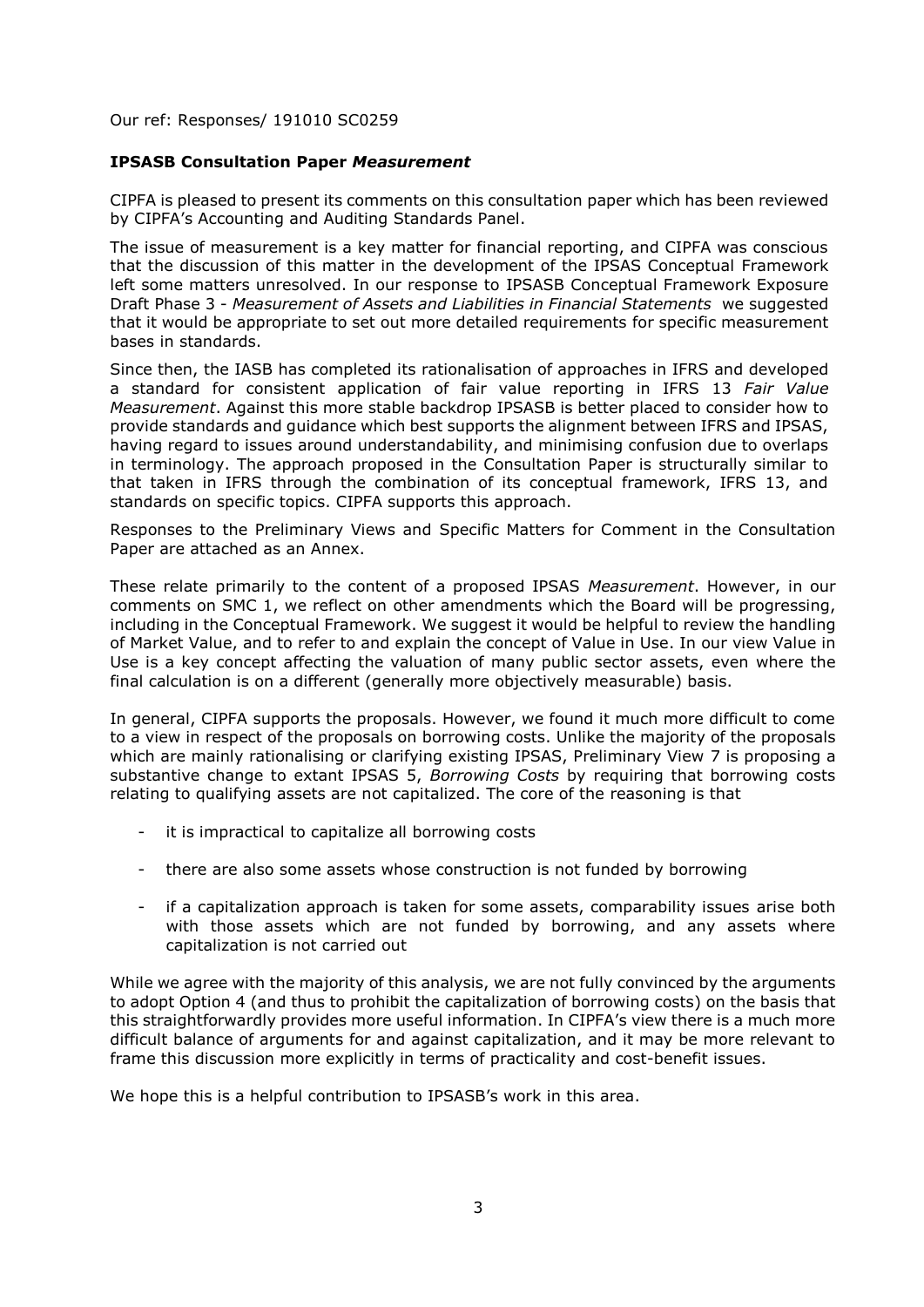# **RESPONSES TO PRELIMINARY VIEWS AND SPECIFIC MATTERS FOR COMMENT**

**Preliminary View 1:** the fair value, fulfilment value, historical cost and replacement cost measurement bases require application guidance.

**Preliminary View 2:** the application guidance for the most commonly used measurement bases should be generic in nature in order to be applied across the IPSAS suite of standards. Transaction specific measurement guidance will be included in the individual standards providing accounting requirements and guidance for assets and liabilities.

**Preliminary View 3:** guidance on historical cost should be derived from existing text in IPSAS. The IPSASB has incorporated all existing text and considers Appendix C: Historical Cost– Application Guidance for Assets, to be complete.

**Preliminary View 4:** fair value guidance should be aligned with IFRS 13, taking into account public sector financial reporting needs and the special characteristics of the public sector. The IPSASB considers Appendix A: Fair Value–Application Guidance, to be complete.

**Preliminary View 5:** fulfilment value guidance should be based on the concepts developed in the Conceptual Framework, expanded for application in IPSAS. The IPSASB considers Appendix B: Fulfilment Value–Application Guidance, to be complete.

**Preliminary View 6:** replacement cost guidance should be based on the concepts developed in the Conceptual Framework, expanded for application in IPSAS. The IPSASB considers Appendix D: Replacement Cost–Application Guidance, to be complete.

CIPFA agrees with Preliminary Views 1 to 6. In particular, we agree:

- that the fair value, fulfilment value, historical cost and replacement cost measurement bases require application guidance.
- that this should be provided through application guidance for the most commonly used measurement bases which is generic in nature, with transaction specific measurement guidance being included in individual standards.

We are also content with the approach to developing this guidance, and the specific proposals in Appendices A, B, C and D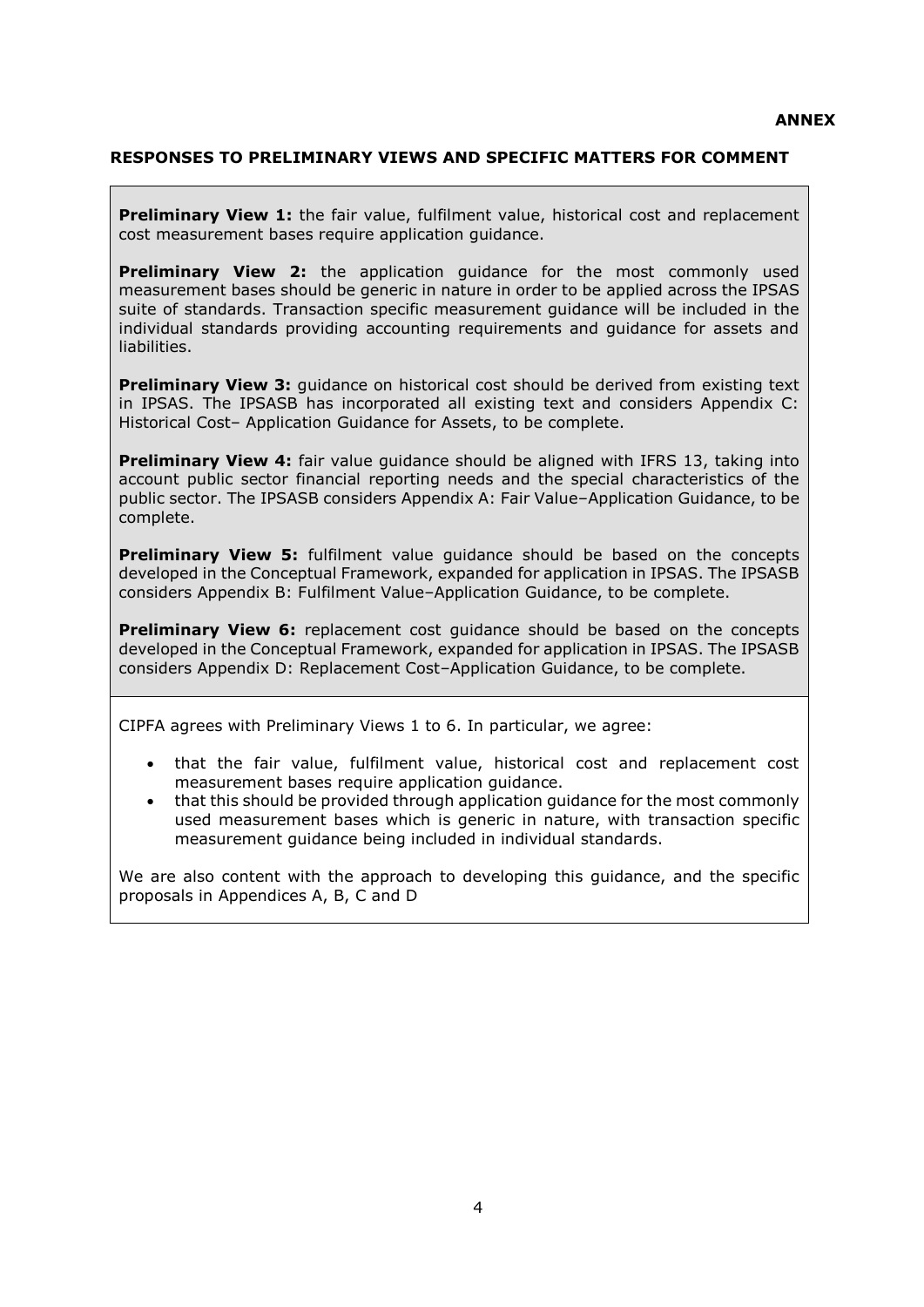# **Preliminary View 7**

The IPSASB's Preliminary View is that all borrowing costs should be expensed rather than capitalized, with no exception for borrowing costs that are directly attributable to the acquisition, construction, or production of a qualifying asset.

Do you agree with the IPSASB's Preliminary View?

If not, please state which option you support and provide your reasons for supporting that option.

The IPSASB has identified four options for treatment of borrowing costs for a qualifying asset during the period between the start of acquisition/construction/production and active use. Each of these has advantages and disadvantages. In the commentary below we will focus mainly on Option 2 and Option 4.

CIPFA agrees with the reasoning in paragraph 3.20 that conceptually (and specifically having regard to the economic substance of transactions) the cost of creating, constructing or developing a usable asset should include all costs necessarily incurred in the creation/construction/development process. This may involve purchases of goods and services, related consumption of assets already owned by the entity, employee costs allocated to asset creation, and finance costs.

We would note that asset creation is generally conducted through a series of exchange transactions, each of which is designed to achieve equal or greater value for the entity. While there may be inefficiencies or waste, the overall effect should be to obtain an asset of commensurate value with the total cost, including finance costs.

In line with the above, CIPFA considers that (in contrast to Option 4) applying Option 2 to a qualifying asset in respect of which borrowing was incurred:

- more faithfully represents the cost of the asset
- is likely to better reflect the underlying operational capacity of the asset or its service potential
- is likely to provide a value which is more comparable to similar assets purchased from third parties, which implicitly include financing costs in the price.

CIPFA also agrees with paragraph 3.22 which explains that Option 2 potentially has disadvantages in terms of comparability between qualifying assets where attributable borrowing was incurred with assets with no attributable borrowing.

However, while we agree that this may lead to users incorrectly attributing greater operational capacity to asset measurements which include borrowing costs, we suggest that this is not because those assets are overvalued. The main implication is that the other assets are undervalued because no account has been taken of explicit or implicit costs of capital. Adopting Option 4 therefore means that total asset values are reduced, and are likely to become less aligned with economic substance.

CIPFA agrees that as a benefit of Option 4, greater comparability may be achieved between different assets constructed by the entity, and between different entities which have constructed assets. We would note however that this is somewhat balanced by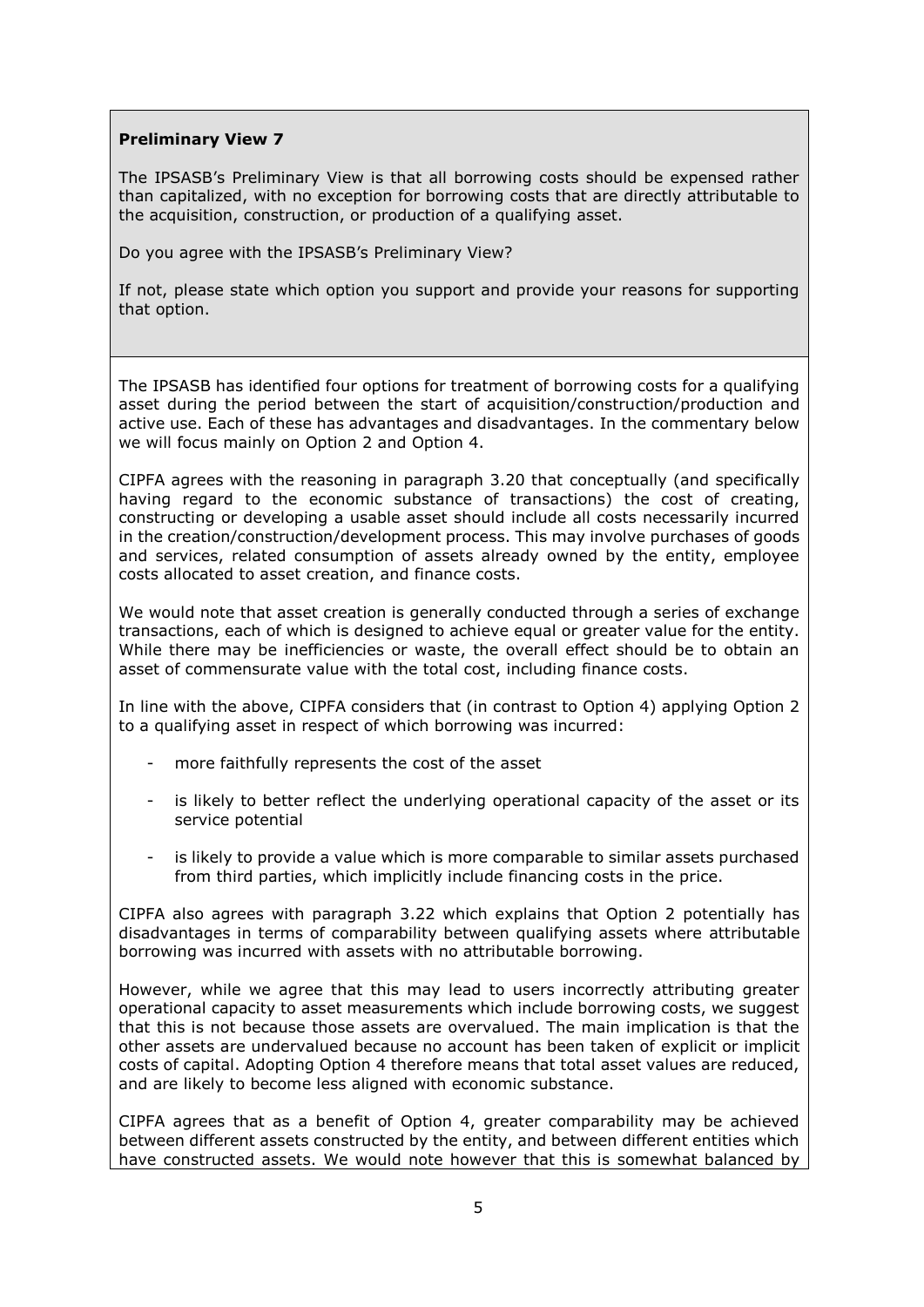reduced comparability between assets which are constructed by the entity and assets which the entity purchases from third party constructors, and between entities which have different balances of self-constructed assets and purchased constructed assets.

CIPFA agrees that there may be public sector differences as set out in 3.24 in that borrowing is often centralised and funding is often not specifically allocated to specific assets, although we are by no means certain that the first of these issues is unique to the public sector.

In the light of the above factors, without consideration of other matters we would find it difficult to unreservedly support the views at 3.27 that allowing any form of capitalizing borrowing cost will diminish comparability, and that excluding borrowing costs from the cost of assets will provide more useful information. In CIPFA's view, the position is much more balanced:

- Option 2 is potentially problematic due to issues with arbitrariness, practicality and cost, and does raise some issues in connection with comparability.
- Option 4 seeks to maximise comparability (while not altogether avoiding comparability issues), but does so by reducing alignment with economic substance.

In seeking to resolve the above issues, it may be helpful to separately consider the issues having regard to the fact that preparers of public sector financial statements may already follow two different approaches to the balance between faithful representation and the other qualitative characteristics of useful information, and these approaches are both legitimately supported by the IPSAS canon.

- Approach 1 adopting the revaluation model for subsequent measurement of assets, and more generally adopting current value bases which seek to maintain close alignment with economic substance.
- Approach 2 adopting the cost model for subsequent measurement, reflecting on the practical and resource difficulties that may be faced in maintaining close alignment with economic substance, and the arbitrary factors that may be addressed if these cannot be resolved. While there is less emphasis on economic substance, the information produced still acts as a useful benchmark, and may in some ways be more objective and understandable.

Having regard to the above, it seems likely that the concerns we have expressed in connection with alignment with economic substance impact substantially on those following Approach 1. However, while this misalignment may be problematic for initial recognition at cost, we would note that the effect is temporary due to the application of the revaluation model.

By way of contrast, we suggest that those following Approach 2 and mainly applying the cost model have already accepted that over time there will be a degree of misalignment with economic substance, and the primary emphasis is on maintaining a workable benchmark.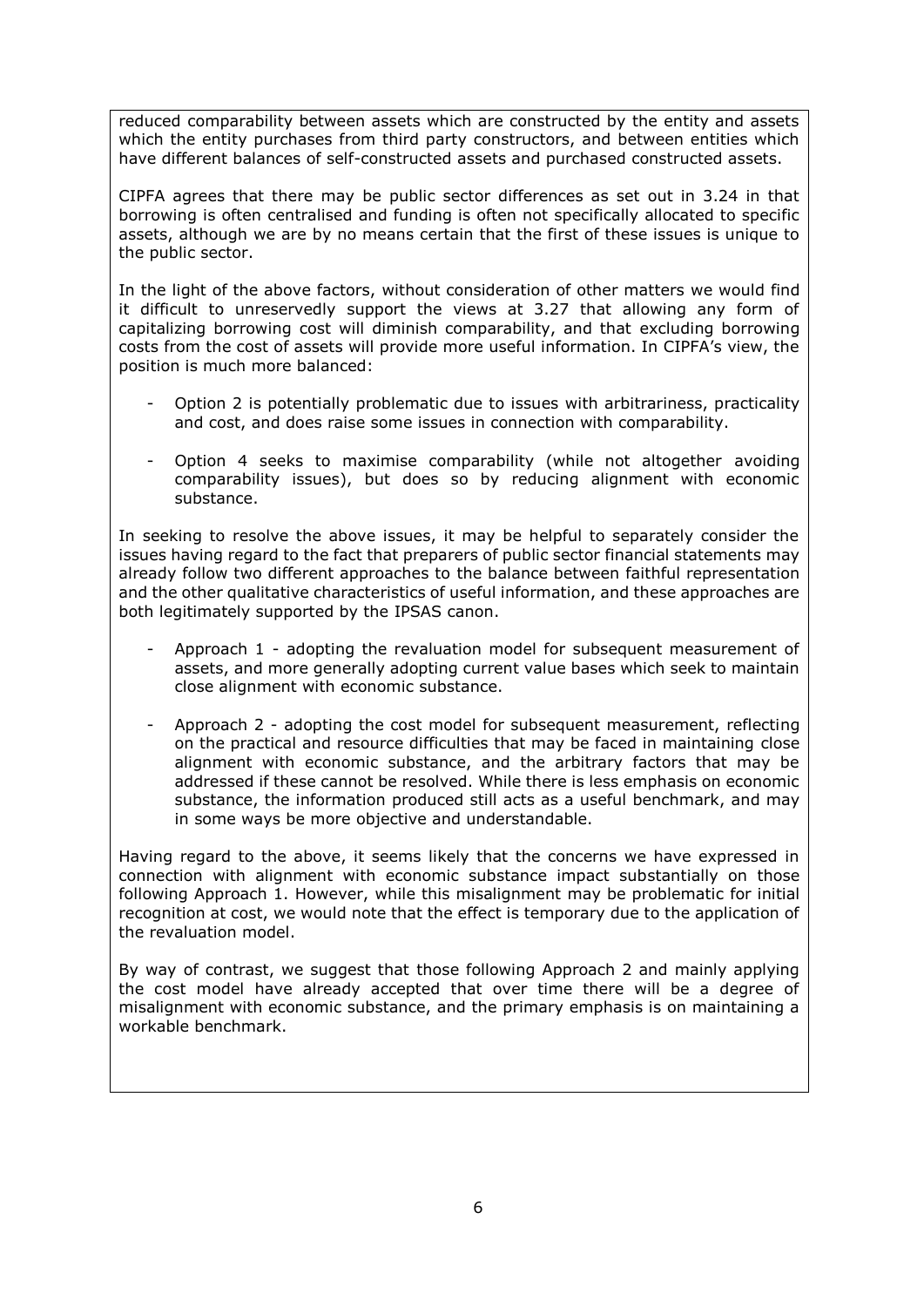# **Preliminary View 8**

The IPSASB's Preliminary View is that transaction costs in the public sector should be defined as follows:

Transaction costs are incremental costs that are directly attributable to the acquisition, issue or disposal of an asset or liability and would not have been incurred if the entity had not acquired, issued or disposed of the asset or liability.

# **Preliminary View 9**

The IPSASB's Preliminary View is that transaction costs should be addressed in the IPSAS, *Measurement* standard for all IPSAS.

#### **Preliminary View 10**

The IPSASB's Preliminary View is that transaction costs incurred when entering a transaction should be:

- Excluded in the valuation of liabilities measured at fulfilment value;

- Excluded from the valuation of assets and liabilities measured at fair value; and
- Included in the valuation of assets measured at historical cost and replacement cost.

#### **Preliminary View 11**

The IPSASB's Preliminary View is that transaction costs incurred when exiting a transaction should be:

- Included in the valuation of liabilities measured at fulfillment value;

- Excluded from the valuation of assets and liabilities measured at fair value; and
- Excluded in the valuation of assets measured at historical cost and replacement cost.

CIPFA agrees with Preliminary views 8 to 11.

The definition is appropriate, and we support addressing the treatment in the overarching measurement standard.

We agree with the treatments for the valuation bases, which are consistent with the rationale underlying the use of each basis when entering or exiting a transaction.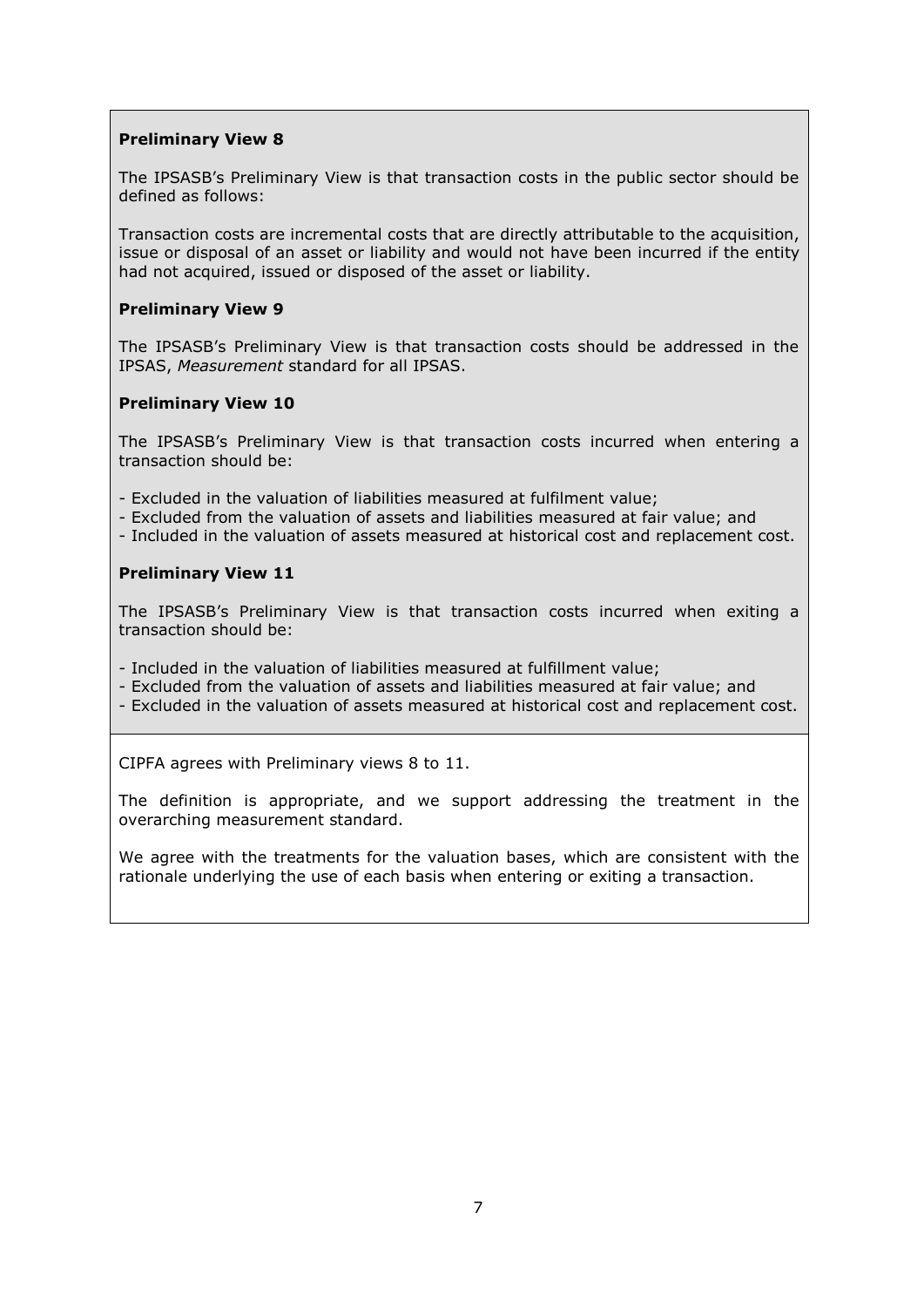# **Specific Matter for Comment 1**

Definitions relating to measurement have been consolidated in the core text of the Illustrative ED.

Do you agree that the list of definitions is exhaustive?

CIPFA agrees that the list of definitions proposed for the IPSAS *Measurement* is exhaustive.

However, having regard to further amendments which the Board will be progressing, including in the Measurement chapter in the Conceptual Framework it would be appropriate to review the handling of Market Value, and to refer to and explain the concept of Value in Use (ViU).

We note that that the CP proposals align IPSAS fair value with fair value in IFRS, and so reflect exit based market value with no confusion over terminology. The proposals in respect of replacement cost also incorporate consideration of entry based market value where this is appropriate. It may therefore no longer be necessary for the Conceptual Framework to include a Market Value basis which encompasses both exit and entry values.

Value in Use seeks to capture the (present) value of an asset to the entity in terms of the benefits it will gain from using the asset. This seems particularly relevant for financial reporting on public sector assets, where the distinguishing features of measurement are grounded in the use of assets to provide public services rather than for cash generating purposes. This basis is not used for general purpose measurement because it is relatively difficult to operationalise, both for cash generating assets and non-cash generating assets. However, it remains important conceptually, even though it is only used in standards as part of impairment testing.

#### **Specific Matter for Comment 2**

Guidance in International Valuation Standards (IVS) and Government Financial Statistics (GFS) has been considered as part of the Measurement project with the aim of reducing differences where possible; apparent similarities between IPSAS, IVS and GFS have been noted. Do you have any views on whether the IPSASB's conclusions on the apparent similarities are correct?

Do you agree that, in developing an Exposure Draft, the IPSASB should consider whether the concepts of Equitable Value and Synergistic Value should be reviewed for relevance to measuring public sector assets (see Addendum B)?

CIPFA agrees that a review of the relevance of these measurement bases should be considered.